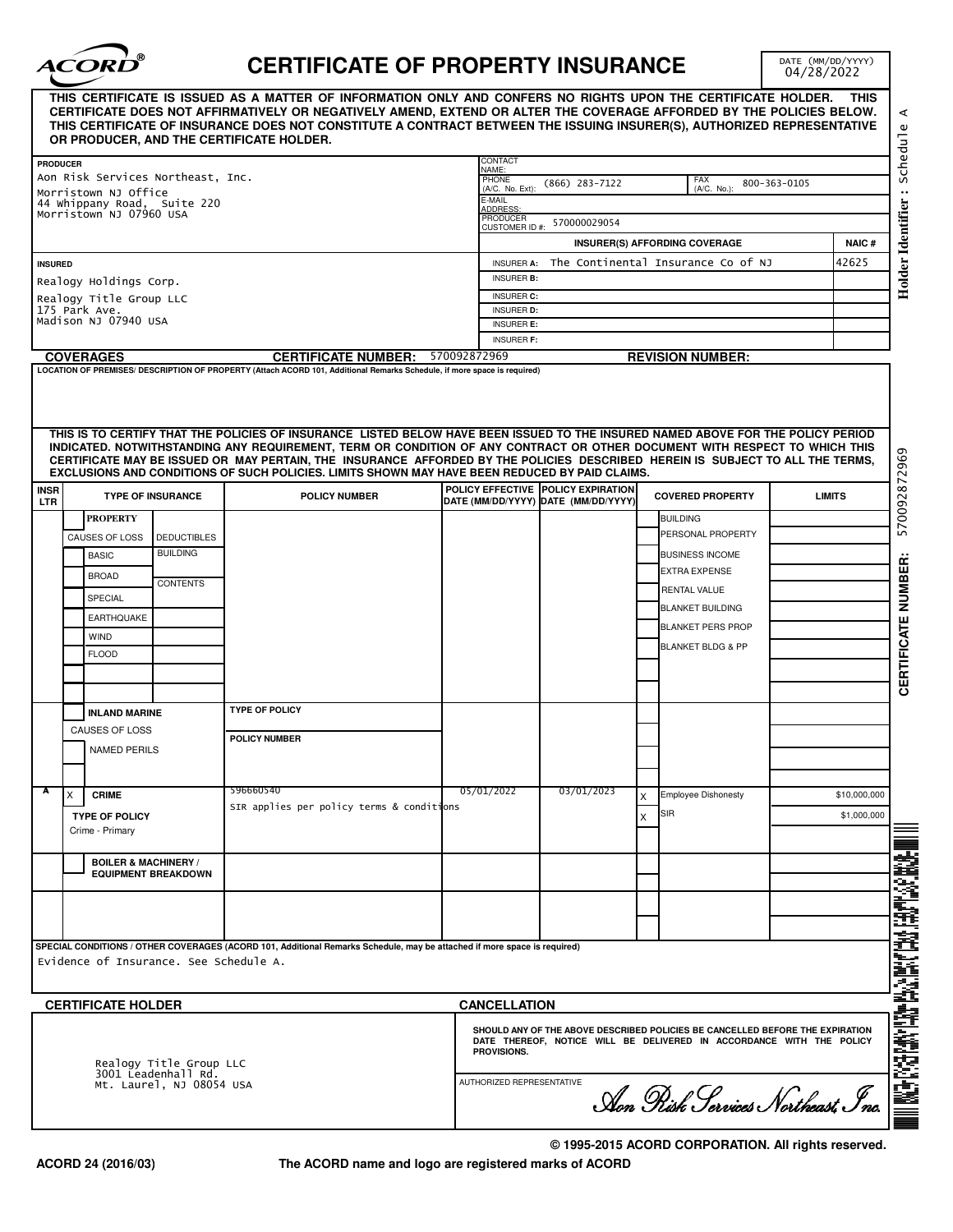## ADDITIONAL REMARKS SCHEDULE Page \_ of \_

| <b>AGENCY</b>                                                                 |                               |                    |                             |                                 | <b>NAMED INSURED</b>         |  |  |  |  |  |
|-------------------------------------------------------------------------------|-------------------------------|--------------------|-----------------------------|---------------------------------|------------------------------|--|--|--|--|--|
| Aon Risk Services Northeast, Inc.                                             |                               |                    | See Named Insured on Page 1 |                                 |                              |  |  |  |  |  |
| <b>POLICY NUMBER</b>                                                          |                               |                    |                             |                                 |                              |  |  |  |  |  |
| See Certificate Number                                                        |                               |                    |                             |                                 |                              |  |  |  |  |  |
| <b>CARRIER</b>                                                                |                               |                    | <b>NAIC CODE</b>            |                                 |                              |  |  |  |  |  |
| See Certificate Number                                                        |                               |                    |                             |                                 | EFFECTIVE DATE: See Page One |  |  |  |  |  |
| <b>ADDITIONAL REMARKS</b>                                                     |                               |                    |                             |                                 |                              |  |  |  |  |  |
| THIS ADDITIONAL REMARKS FORM IS A SCHEDULE TO ACORD FORM,                     |                               |                    |                             |                                 |                              |  |  |  |  |  |
| <b>FORM NUMBER:</b>                                                           | ACORD <sub>25</sub>           | <b>FORM TITLE:</b> |                             | Evidence of Liability Insurance |                              |  |  |  |  |  |
|                                                                               |                               |                    |                             |                                 |                              |  |  |  |  |  |
| <b>Wholly Owned Operations</b>                                                |                               |                    |                             |                                 |                              |  |  |  |  |  |
|                                                                               |                               |                    |                             |                                 |                              |  |  |  |  |  |
| 1. Title Resource Group Settlement Services LLC & TRG Settlement Services LLP |                               |                    |                             |                                 |                              |  |  |  |  |  |
|                                                                               | • Convenient Closing Services |                    |                             |                                 |                              |  |  |  |  |  |
| • Mid-South Title Agency                                                      |                               |                    |                             |                                 |                              |  |  |  |  |  |
| • Southern Title Services                                                     |                               |                    |                             |                                 |                              |  |  |  |  |  |
| • TRG National Title Services                                                 |                               |                    |                             |                                 |                              |  |  |  |  |  |
| • Century 21 Settlement Services                                              |                               |                    |                             |                                 |                              |  |  |  |  |  |
| • Coldwell Banker Settlement Services                                         |                               |                    |                             |                                 |                              |  |  |  |  |  |
| • ERA Settlement Services                                                     |                               |                    |                             |                                 |                              |  |  |  |  |  |
| • Southern Title                                                              |                               |                    |                             |                                 |                              |  |  |  |  |  |
| • Equity Closing Services Group                                               |                               |                    |                             |                                 |                              |  |  |  |  |  |
| · Skyline TRG Title Agency                                                    |                               |                    |                             |                                 |                              |  |  |  |  |  |
| · TRG Skyline Title Agency                                                    |                               |                    |                             |                                 |                              |  |  |  |  |  |
| • TRG Title Services                                                          |                               |                    |                             |                                 |                              |  |  |  |  |  |
| • TRG Title Agency                                                            |                               |                    |                             |                                 |                              |  |  |  |  |  |
| • Keystone Title Service                                                      |                               |                    |                             |                                 |                              |  |  |  |  |  |
|                                                                               |                               |                    |                             |                                 |                              |  |  |  |  |  |
| 2. Equity Title Company                                                       |                               |                    |                             |                                 |                              |  |  |  |  |  |
| 3. West Coast Escrow Company                                                  |                               |                    |                             |                                 |                              |  |  |  |  |  |
|                                                                               |                               |                    |                             |                                 |                              |  |  |  |  |  |
| 4. Equity Title Messenger Service Holding LLC                                 |                               |                    |                             |                                 |                              |  |  |  |  |  |
|                                                                               |                               |                    |                             |                                 |                              |  |  |  |  |  |
| 5. Guardian Holding Company                                                   |                               |                    |                             |                                 |                              |  |  |  |  |  |
|                                                                               |                               |                    |                             |                                 |                              |  |  |  |  |  |
| 6. Secured Land Transfers LLC                                                 |                               |                    |                             |                                 |                              |  |  |  |  |  |
| • Guardian Transfer                                                           |                               |                    |                             |                                 |                              |  |  |  |  |  |
| • Keystone Title Services                                                     |                               |                    |                             |                                 |                              |  |  |  |  |  |
| • Keystone Transfer Services                                                  |                               |                    |                             |                                 |                              |  |  |  |  |  |
| • Keystone Closing Services                                                   |                               |                    |                             |                                 |                              |  |  |  |  |  |
|                                                                               | • TRG Lender Services         |                    |                             |                                 |                              |  |  |  |  |  |
| • TRG National Commercial                                                     |                               |                    |                             |                                 |                              |  |  |  |  |  |
| • TRG Closing Services                                                        |                               |                    |                             |                                 |                              |  |  |  |  |  |
| • Sunbelt Title Agency                                                        |                               |                    |                             |                                 |                              |  |  |  |  |  |
| • Clear Title Group                                                           |                               |                    |                             |                                 |                              |  |  |  |  |  |
| • Guardian Title Agency                                                       |                               |                    |                             |                                 |                              |  |  |  |  |  |
| • U.S. Title                                                                  |                               |                    |                             |                                 |                              |  |  |  |  |  |
| • U.S. Title Guaranty Company                                                 |                               |                    |                             |                                 |                              |  |  |  |  |  |
| . U.S. Guaranty Company of St. Charles                                        |                               |                    |                             |                                 |                              |  |  |  |  |  |
|                                                                               |                               |                    |                             |                                 |                              |  |  |  |  |  |
|                                                                               |                               |                    |                             |                                 |                              |  |  |  |  |  |
|                                                                               |                               |                    |                             |                                 |                              |  |  |  |  |  |
|                                                                               |                               |                    |                             |                                 |                              |  |  |  |  |  |
|                                                                               |                               |                    |                             |                                 |                              |  |  |  |  |  |
|                                                                               |                               |                    |                             |                                 |                              |  |  |  |  |  |
|                                                                               |                               |                    |                             |                                 |                              |  |  |  |  |  |